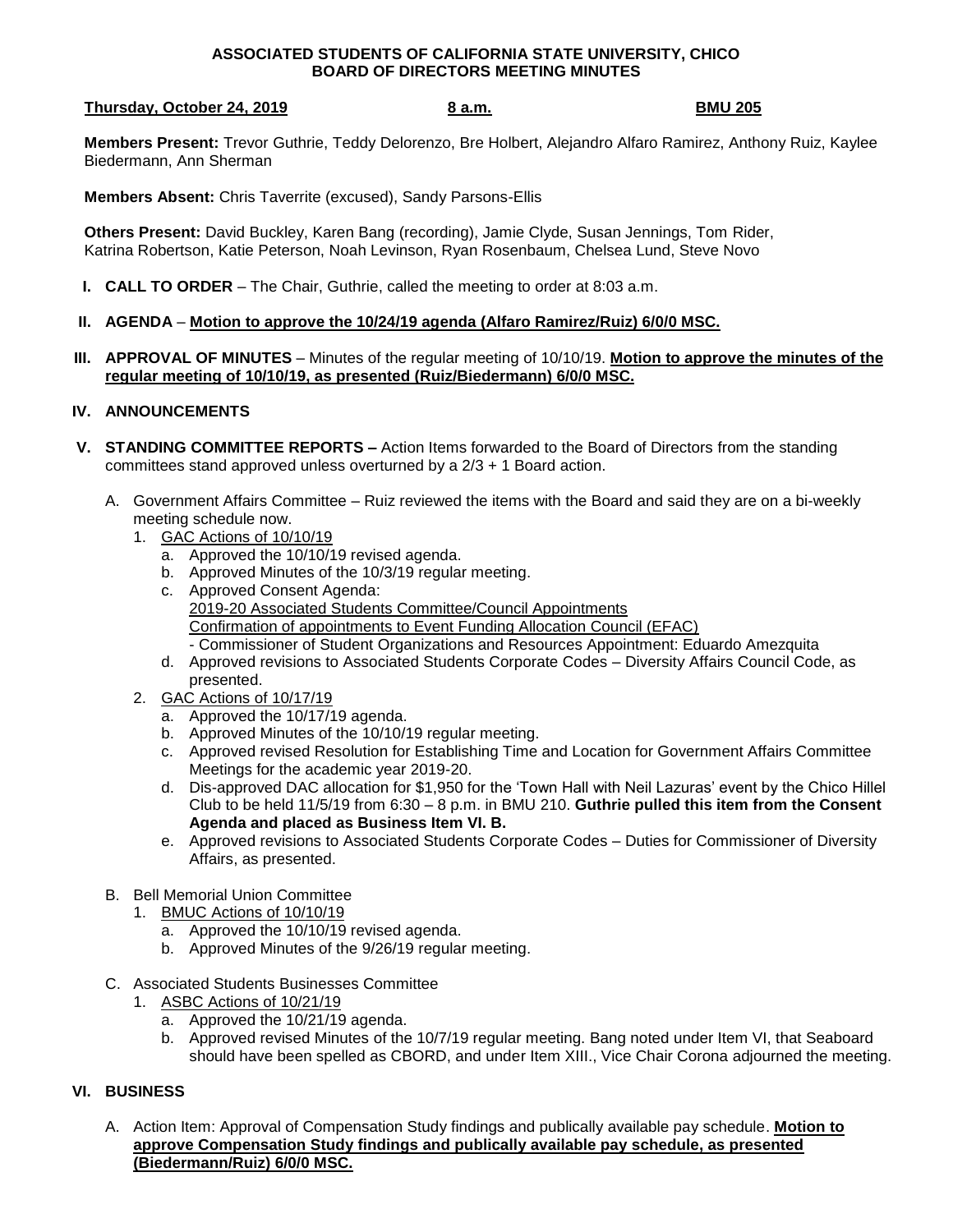- B. Dis-approved DAC allocation for \$1,950 for the 'Town Hall with Neil Lazuras' event by the Chico Hillel Club, to be held 11/5/19 from 6:30 - 8 p.m. in BMU 210 - Ruiz said GAC voted to not approve this DAC allocation as the item was double-posted on the GAC agenda so they didn't have a chance to review it. He said there was a lot of confusion at GAC regarding the Israel and Palestine controversy. He said no one voted for it, two voted against it, and four abstained, which led to the abstentions being included with the No vote. Advisors have been meeting with representatives from the Chico Hillel Club, and Ruiz said they are here to represent. Guthrie said this item would be reconsidered at next week's GAC meeting so that they will have more time to look at it. Slaughter said they need to affirm what GAC did, override GAC's decision, or override and send back to GAC for reconsideration. He noted that abstentions do not count during this vote (Sherman joined the meeting at 8:10 a.m.). Delorenzo questioned why GAC did not approve it, whether it was a procedural concern or a substantive concern. Holbert said they were offered this action item but some folks brought up at the table that this speaker would be controversial, so a number abstained because they were unsure of possible conflicts. Delorenzo said this is an example of censoring by subject, similar to the Border Patrol issue. She expressed concern that if we pick this person, speaker, subject as one we approve of, but not another one, we are making distinctions of what is popular, unpopular, or controversial. She explained that we have free speech here at this University, no matter how distasteful. Delorenzo said from her perspective, she will vote on the process, not the topic. Alfaro Ramirez said the group could still have the event on campus, they would just not get funding from the AS. Holbert said this issue was brought up to GAC late in the game and with no information for the committee. She said genocide came up, and she does not want to support genocide. She suggested for those on GAC, that next time the information should be brought up earlier. Buckley said he agreed with Delorenzo, noting the AS had funded many controversial speakers here. He reminded that there could be legal issues of picking and choosing whom they want to fund and warned against them setting precedent; they should try to bring a balance. Alfaro Ramirez said he understood the legality; however, from a social perspective aspect, he said he looks at it differently and what the AS might be complicit in. Levinson said this is a conversation they want to bring to campus, to discuss diversity. Regarding the conflict in Israel, he said they have no intention of inciting fear and violence. He said there are different perspectives, and some misinformation. Levinson said they want to bring the speaker here to gain perspective, just to have a conversation. Discussion was held. **Motion to override GAC's decision and send the Chico Hillel Club's DAC proposal back for reconsideration (Ruiz/Biedermann).** Buckley explained that all 7 Board members would need to vote. Krater questioned timing issues since the event is scheduled for November 5. Slaughter said a Special GAC meeting could be held; however, a Special Board meeting would need to be held in order to report the information, or an Executive Order could be prepared if the item is approved at GAC's Special meeting. Holbert said she would be voting yes and noted more education needs to be provided to GAC. Timing for applying for funding was discussed and Lund explained the application process that was explained to them. **6-0-1. Motion carried.**
- C. Information Item: 9/30/19 Follett Wildcat Store Financials Jennings reviewed the information with the Board, noting that Textbooks were down 14% to last year and up 78% to two years ago. YTD at -35%. She said General Merchandise was down 5% for the month and now down 5% for the year. Computers were down 15% for the month and down 27% to last year. Overall, in comparison to two years ago, they were up 17% while being down 11% to last year for September. Jennings said they continue to see a struggle in Textbooks and Technology while other areas are fairly flat. YTD, the store is down -24%. Jennings said a new textbook manager will begin at the bookstore soon and they are going to faculty to follow up on adoptions for spring. Novo said they were closed for 11 days during the Camp Fire last year, and could not even come in for the online sales during that time. Novo said they are hitting faculty hard for spring adoptions, with a November 1 deadline to all faculty to get adoptions in. He said if they can get all of the adoptions in before dead week and finals week, they could buy back a lot more books from students, which helps students. Buckley explained to the Board that they would have to make a decision by early spring whether or not to extend the Follett contract, or do another RFP. He said their numbers are concerning and it has reached the point where it's costing the AS more money. He said Clyde would be providing them with some type of proposal and said if they decide to do a RFP, it needs to be done sooner than later.
- D. Director of University Affairs Report Alfaro Ramirez reported that union bargaining talks were held and that it's bargaining season right now. He said a survey went out to faculty and staff.
- E. Director of Legislative Affairs Report Holbert said her committee is tabling tomorrow for the first time.
- F. University Vice Presidents' Reports Sherman reported that she just returned from the California Administrative and Business Office (CABO) meeting. She said GI2025 was discussed, and a conference was held in Sacramento last week regarding it. Sherman noted good progress on graduation rates but not on the equity gap. She said the Governor was at the GI2025 Conference, and he said he would not be giving as much